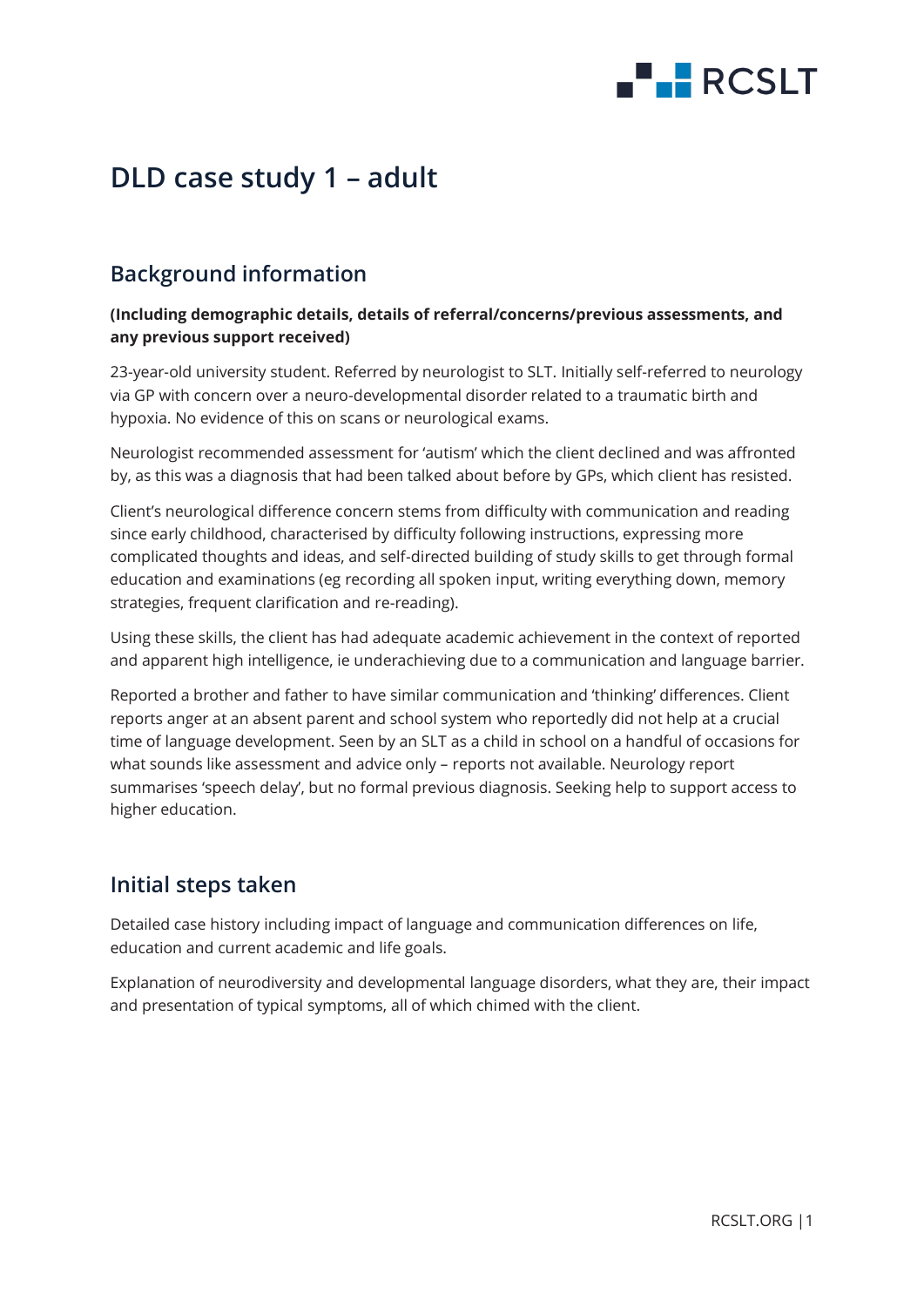

#### **Assessment/intervention**

|                                                                                      | Assessment<br>/intervention                                                                                                                                                                                                                                                                    | <b>Results</b>                                                                                                                                                                                                                                                                                                                                                                                                                                                                                                                                                                                                                                                                                                                                                                                            | <b>Evolving diagnostic</b><br>hypotheses                                                                                                                                                                                                                   |
|--------------------------------------------------------------------------------------|------------------------------------------------------------------------------------------------------------------------------------------------------------------------------------------------------------------------------------------------------------------------------------------------|-----------------------------------------------------------------------------------------------------------------------------------------------------------------------------------------------------------------------------------------------------------------------------------------------------------------------------------------------------------------------------------------------------------------------------------------------------------------------------------------------------------------------------------------------------------------------------------------------------------------------------------------------------------------------------------------------------------------------------------------------------------------------------------------------------------|------------------------------------------------------------------------------------------------------------------------------------------------------------------------------------------------------------------------------------------------------------|
| <b>SLT assessment</b><br>(including<br>functional<br>assessment and<br>risk factors) | Test for<br>Reception of<br>Grammar<br><b>British Picture</b><br>Vocabulary Scale<br>Mount Wilga<br>subtests<br><b>Measure of</b><br>Cognitive<br>Linguistic<br>Abilities subtests<br>Informal<br>cognitive<br>communication<br>and motor<br>speech<br>assessment.<br>Detailed case<br>history | Summary of results from a range of<br>the assessments:<br>Markedly reduced<br>phonological working<br>memory.<br>Reduced phonological<br>awareness.<br>Clear, mild-moderate word<br>$\bullet$<br>finding difficulties for specific<br>nouns and verbs.<br>Inconsistent understanding<br>$\bullet$<br>complex sentences and<br>following complex<br>commands (notably<br>reversible passive, relative<br>and embedded clauses,<br>commands with more than 3<br>steps).<br>Effective spoken<br>$\bullet$<br>communicator. Effective eye<br>contact and prosody, able to<br>get point across utilising<br>circumlocution and effective,<br>charismatic engaging style.<br>Speech sound errors<br>(fronting process)<br>Persistent negative automatic<br>thoughts about speaking and<br>communication skills. | Persistent<br>phonological<br>fronting process,<br>marked<br>phonological short<br>term memory<br>difficulty affecting<br>receptive language<br>ability, fluctuating<br>concentration,<br>vocabulary<br>mismatch with level<br>of academic<br>performance. |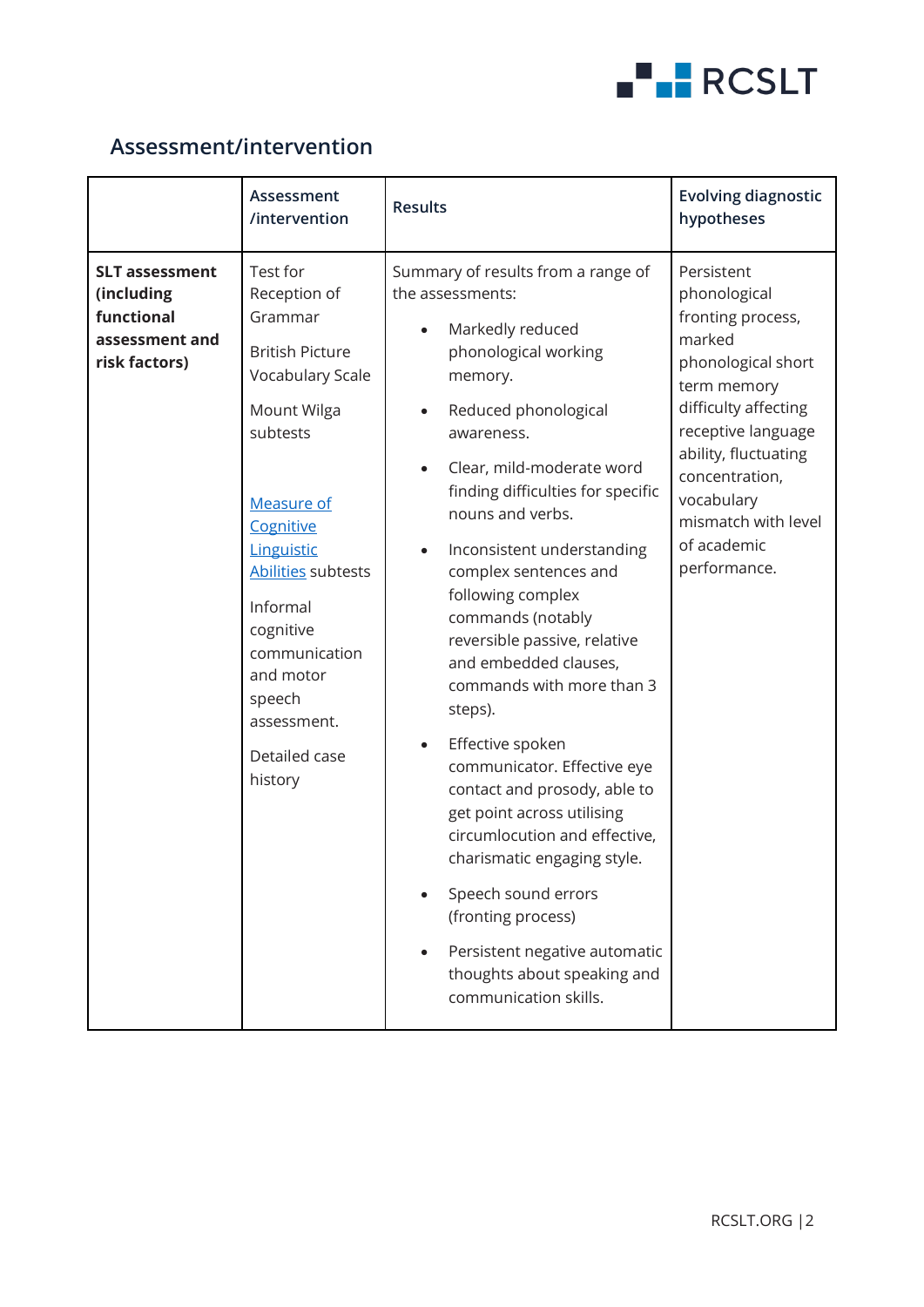

| <b>Other</b><br>assessment<br>(Multidisciplinary<br>team) | Neurology exam | Unremarkable physical neurological<br>exam and scans. 'Lazy speech'<br>reported. Reported forgetfulness.                                                                                                                                                                                                                                                                                                                                         | "ASD or ADHD or<br>similar" quoted in<br>neurology report<br>not agreed with. |
|-----------------------------------------------------------|----------------|--------------------------------------------------------------------------------------------------------------------------------------------------------------------------------------------------------------------------------------------------------------------------------------------------------------------------------------------------------------------------------------------------------------------------------------------------|-------------------------------------------------------------------------------|
| <b>SLT intervention</b><br>(if applicable)                |                | Education and information giving to<br>enable the client to more clearly<br>understand diagnosis and nature of<br>difficulties<br>Communication strategies and<br>advice (eg word finding, auditory<br>memory, active listening,<br>environmental and language<br>compensations)<br>Study skills strategies and advice.<br>Liaison with, and information given<br>to education support services at<br>university.<br>Offered peer group support, | <b>DLD</b>                                                                    |
|                                                           |                | declined.                                                                                                                                                                                                                                                                                                                                                                                                                                        |                                                                               |
| <b>SLT follow up</b><br>assessment (if<br>applicable)     |                | Review.<br>Report writing.                                                                                                                                                                                                                                                                                                                                                                                                                       |                                                                               |

## **Conclusion**

#### **(Including diagnosis with stated reasons)**

Likely developmental language disorder never formally diagnosed due to a complexity of reasons including possible masking by above average intelligence and self-formulated strategies to get around difficulties, which reached a head at university level education with formal advice sought at this stage.